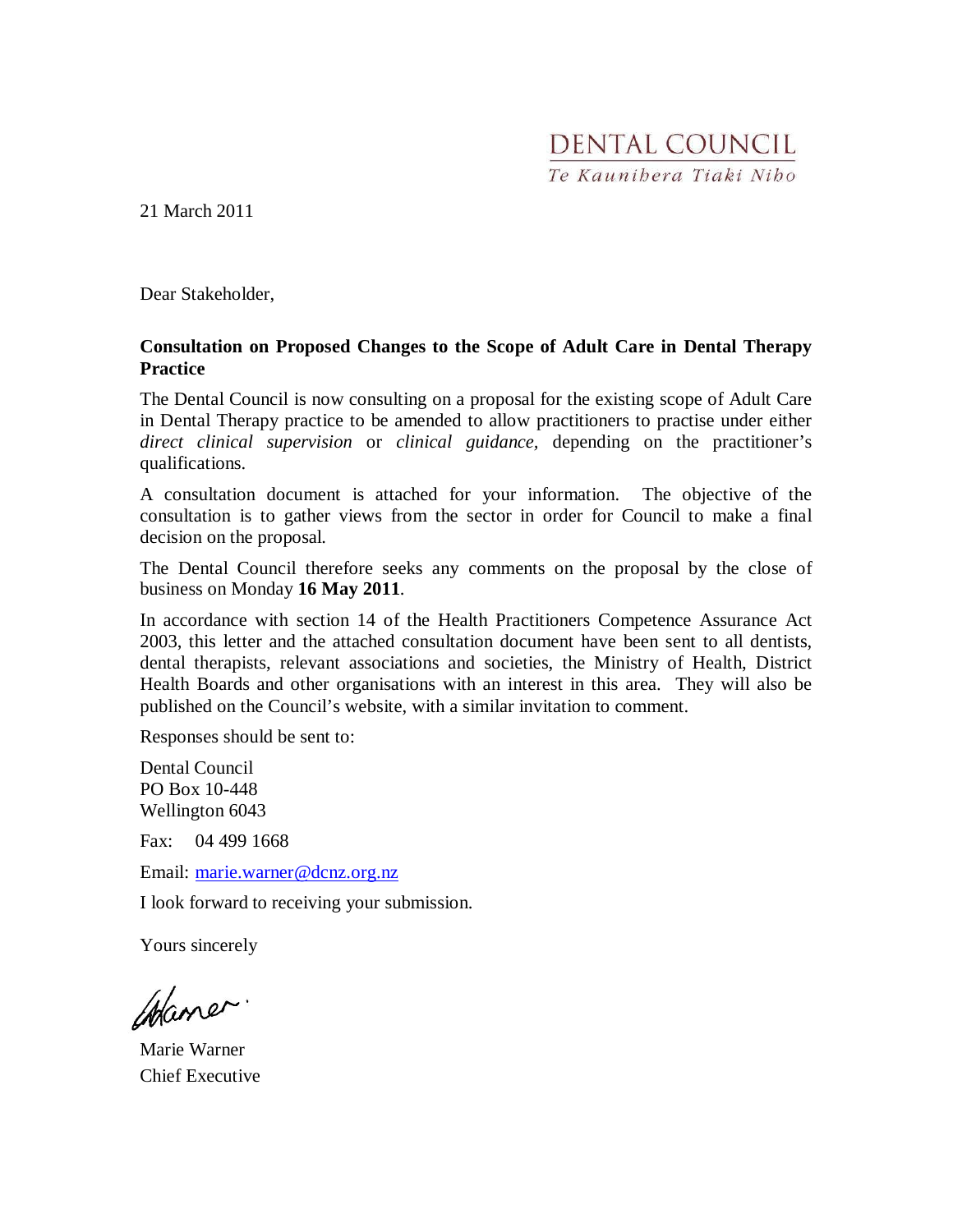# **Consultation Document**

**Proposed changes to the Scope of Practice of Adult Care in Dental Therapy**

RELEASED 21 MARCH 2011

SUBMISSIONS DUE 16 MAY 2011

# **Introduction**

The Dental Council is seeking submissions on the current Adult Care in Dental Therapy Scope of Practice, which currently allows provision of care under *clinical guidance<sup>1</sup>*, to be amended to contain provision for practitioners to practice under either *direct clinical supervision*<sup>2</sup> or *clinical guidance.* 

# **The current scope of practice**

The current scope of Adult Care in Dental Therapy practice is described as:

Providing care to adult patients within the general dental therapy scope of practice (and/or any additional scope) in a team situation with *clinical guidance* provided by a practising dentist/s.

It is important to note that the scope of practice as it is currently gazetted requires the practitioner to work under *clinical guidance*.

Whilst a number of practitioners are registered in the scope of Adult Care in Dental Therapy practice, there are currently no Dental Council accredited qualifications for the scope.

# **Background**

<u>.</u>

In 2010 New Zealand Defence Force (NZDF) approached Council with a view to obtaining accreditation for a proposed new course of study that it had commissioned to permit NZDF Dental Therapists who had successfully completed that course, to practise in the scope of Adult Care in Dental Therapy.

<sup>1</sup> **Clinical guidance** means the professional support and assistance provided to a dental therapist by a practising dentist or dental specialist as part of the provision of overall integrated care to the adult patient group. Dental therapists and dentists/specialists normally work from the same premises providing a team approach. Clinical guidance may be provided at a distance but appropriate access must be available to ensure that the dentist or specialist is able to provide guidance and advice, when required and maintain general oversight of the clinical care outcomes of the adult patient group.

<sup>2</sup> **Direct clinical supervision** means the clinical supervision provided to a dental hygienist or therapists by a practising dentist or dental specialist when the dentist is present on the premises at the time the dental hygiene work is carried out.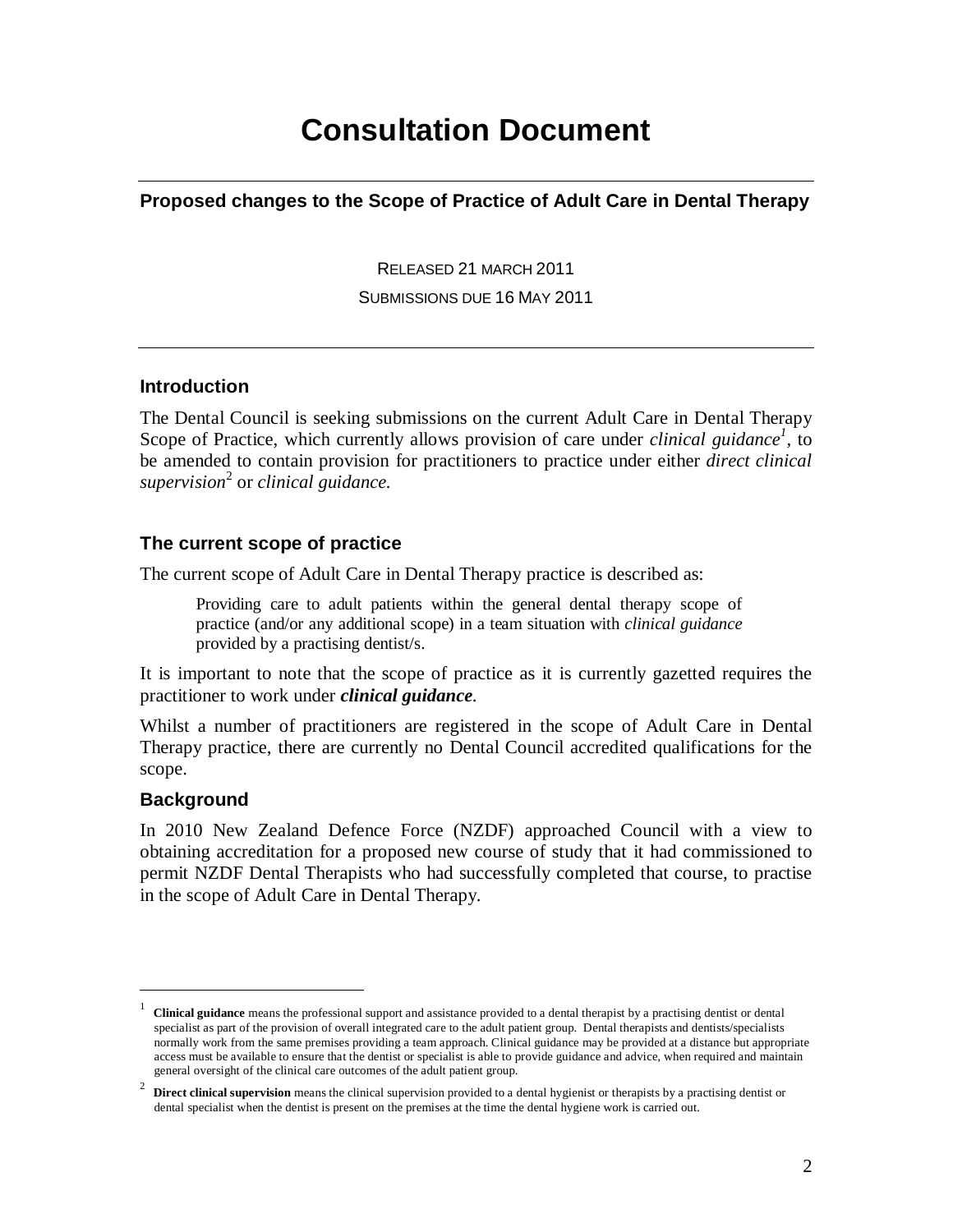It was NZDF's proposal that those of its therapists who completed the proposed new course of study would be able to practise in the existing scope, but subject to *direct clinical supervision* rather than *clinical guidance*, as is currently mandated.

For a proposed qualification to be accredited, it must first be successfully benchmarked against a scope of practice. A proposed qualification requiring a different level of practitioner supervision or guidance from that of the existing scope cannot appropriately be measured against it, nor accredited to it. Accordingly, either a new scope to co-exist with the existing scope or an amended scope of practice would be required to accommodate a level of practitioner supervision that differed from the currently accepted level.

Council considers that the *clinical guidance* requirement of the existing scope may be restrictive to course development. The training of practitioners and delivery of safe oral health care could equally be accomplished with less intense and detailed training but subject to a requirement of *direct clinical supervision.* Council sought legal opinion and after consideration of the advice received, agreed the most appropriate pathway was to maintain a single scope of practice for Adult Dental Therapy Practice, but to provide in the scope for both *clinical guidance* or *direct clinical supervision* by describing the scope in a way that included both categories. Council could then, when prescribing the qualifications for the scope, link specific qualifications to a category i.e. to the provision of adult dental therapy under *clinical guidance*, or to the provision of adult dental therapy under *direct clinical supervision*. Legal advice also ruled out restricting the availability of a scope of practice to a single employer or to restricted group of practitioners.

If this proposal on the draft Adult Care Scope of Practice is accepted; the normal accreditation review process of the proposed qualification programme will follow. If Council then proposes that this qualification programme be granted accreditation as a prescribed qualification for the Adult Care Scope of Practice normal consultation will follow.

The wording of the proposed scope of Adult Care in Dental Therapy practice is as follows:

#### **Proposed Scope for Adult Care in Dental Therapy Practice**

*Providing care to adult patients within the general dental therapy scope of practice in a team situation under direct clinical supervision<sup>3</sup> or clinical guidance<sup>4</sup> , dependant on the prescribed qualification, provided by a practising dentist/s or dental specialists.* 

<sup>-</sup>3 **Direct clinical supervision** means the clinical supervision provided to a dental hygienist or therapists by a practising dentist or dental specialist when the dentist is present on the premises at the time the dental hygiene work is carried out.

<sup>4</sup> **Clinical guidance** means the professional support and assistance provided to a dental therapist by a practising dentist or dental specialist as part of the provision of overall integrated care to the adult patient group. Dental therapists and dentists/specialists normally work from the same premises providing a team approach. Clinical guidance may be provided at a distance but appropriate access must be available to ensure that the dentist or specialist is able to provide guidance and advice, when required and maintain general oversight of the clinical care outcomes of the adult patient group.